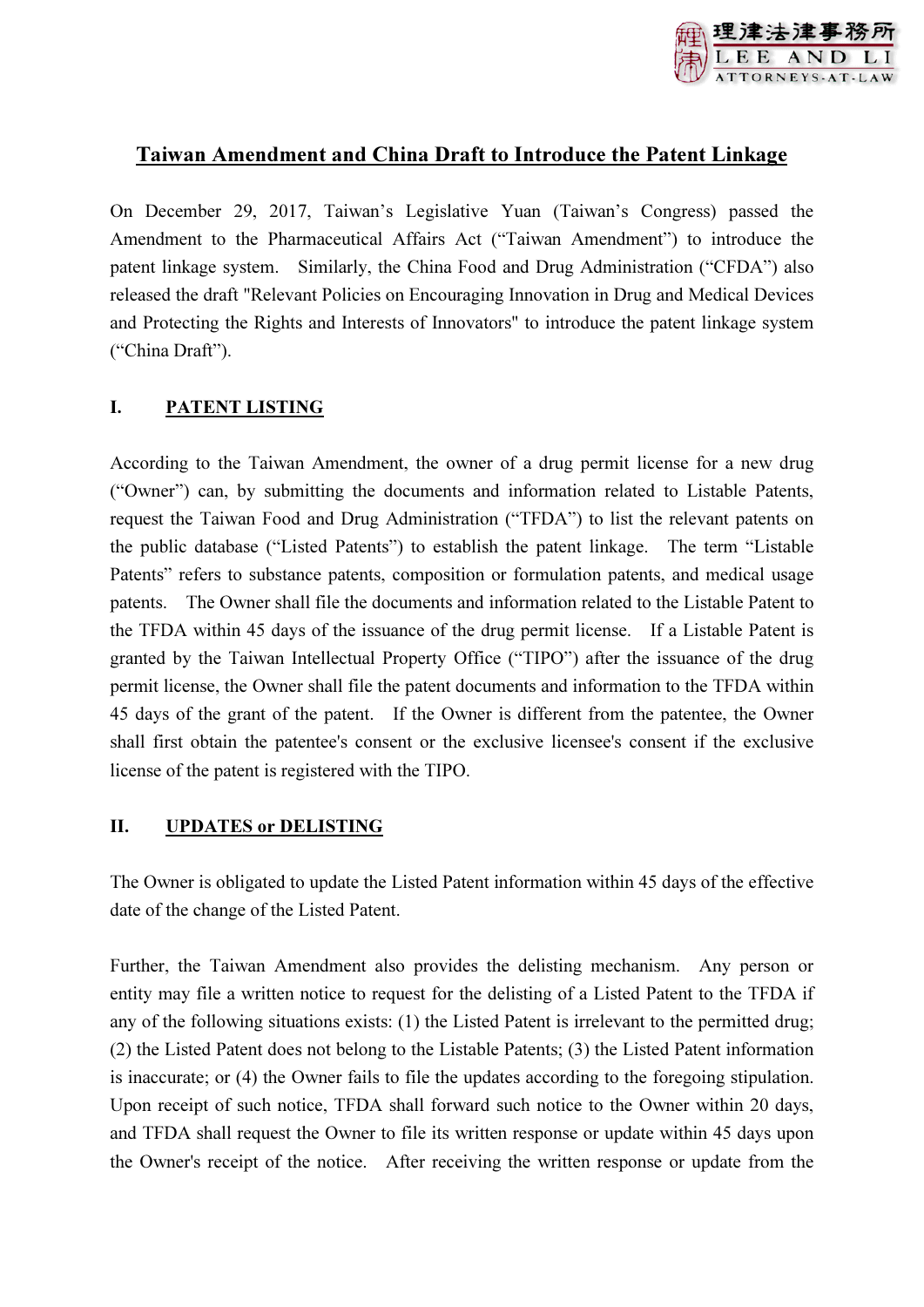Owner, TFDA will list the contents of the notice and the Owner's response on the public database.

#### III. ANDA PATENT CERTIFICATIONS

Following regulations similar to those stipulated in the U.S. Hatch-Waxman Act, TFDA now requires the ANDA applicants for generic drug permit licenses to file one of the following certifications ("ANDA Patent Certifications") to TFDA:



#### IV. STAY OF APPROVAL

In accordance with Paragraph IV of ANDA Patent Certifications, the patentee or exclusive licensee may file for patent litigation based on the Listed Patent(s) against the ANDA applicant within 45 days of the receipt of the ANDA applicant's notice. If the patentee or exclusive licensee files for such patent litigation and notifies TFDA of the filing for the patent litigation, a 12-month stay of approval shall be triggered unless otherwise provided in the Taiwan Amendment. During the 12-month stay of approval, TFDA shall continue its review and evaluation of the application documentation and will issue a preliminary approval notice to the ANDA applicant if the application meets the ANDA requirements. The preliminary approval notice is not a permitted license, and thus the ANDA applicant cannot manufacture, sell or import the product in question. However, the ANDA applicant may apply to the National Health Insurance Administration for the product to be listed in the National Health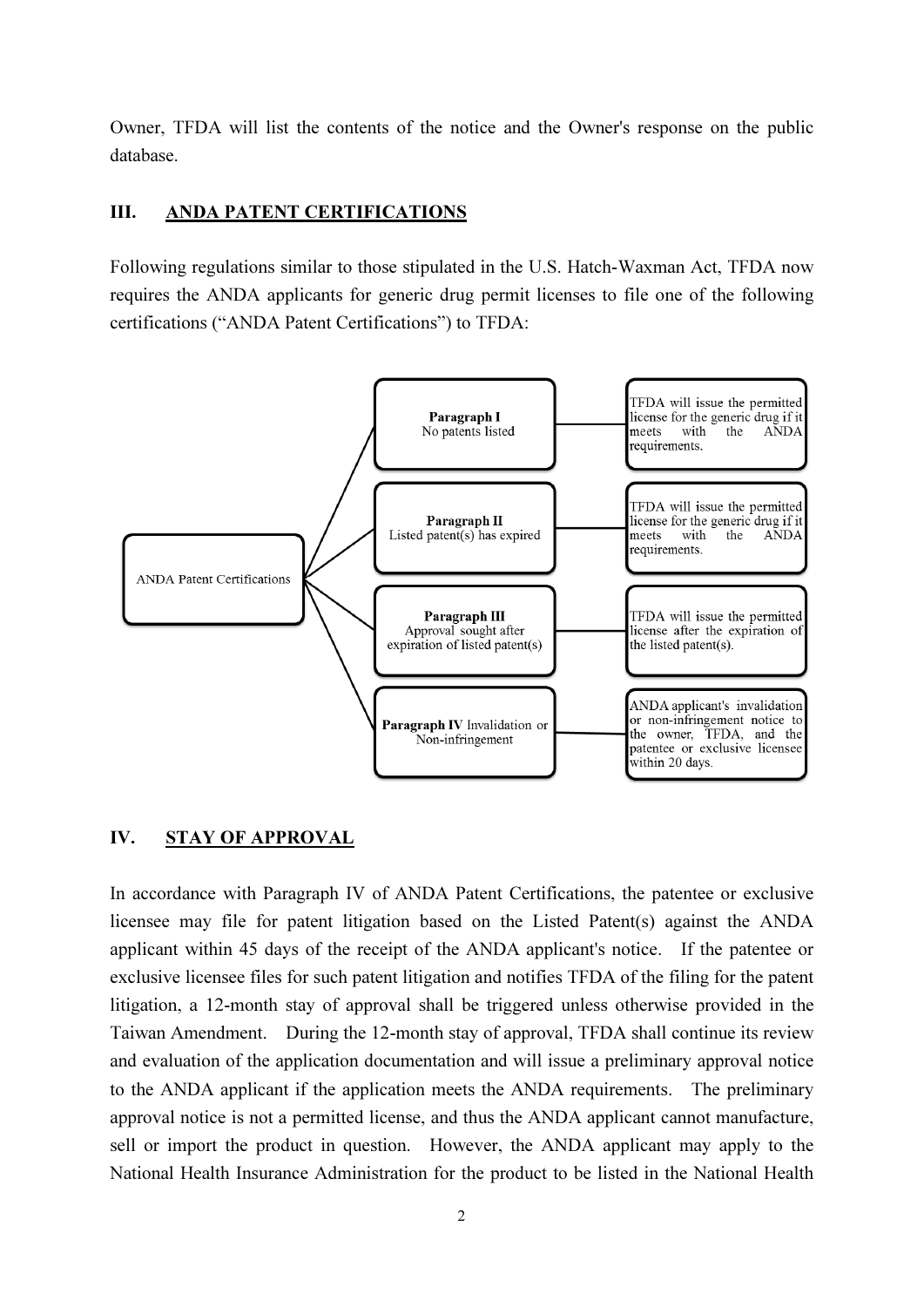Insurance Pharmaceutical Benefits and Reimbursement Schedule.

### V. MARKET EXCLUSIVITY

The first applicant among the ANDA applicants filing the Paragraph IV certification shall be granted the 12-month period of market exclusivity. The "first applicant" is determined by the date of the complete filing of all required ANDA documentation. If there are multiple first applicants meeting the statutory standard, the multiple first applicants shall jointly enjoy the 12-month period of market exclusivity. If any of the following events occurs, the first applicant shall lose its market exclusivity and shall be replaced by the next applicant: (1) the first applicant amends all of his/her Paragraph IV certifications; (2) the first applicant fails to obtain TFDA's preliminary approval notice within 12 months of the date of completion of the required ANDA documentation; (3) the court makes a favorable judgement to the patentee and the judgement becomes final within the 12-month stay of approval.

The first applicant shall launch the generic drug within 6 months of the date of receipt of the permitted license, and shall submit the evidence supporting the earliest launch date to TFDA within 20 days of the earliest launch day. TFDA will review the documentation and determine the 12-month period of market exclusivity starting from the earliest launch day. If the first applicant fails to launch the generic drug within 6 months, the market exclusivity will be automatically canceled.